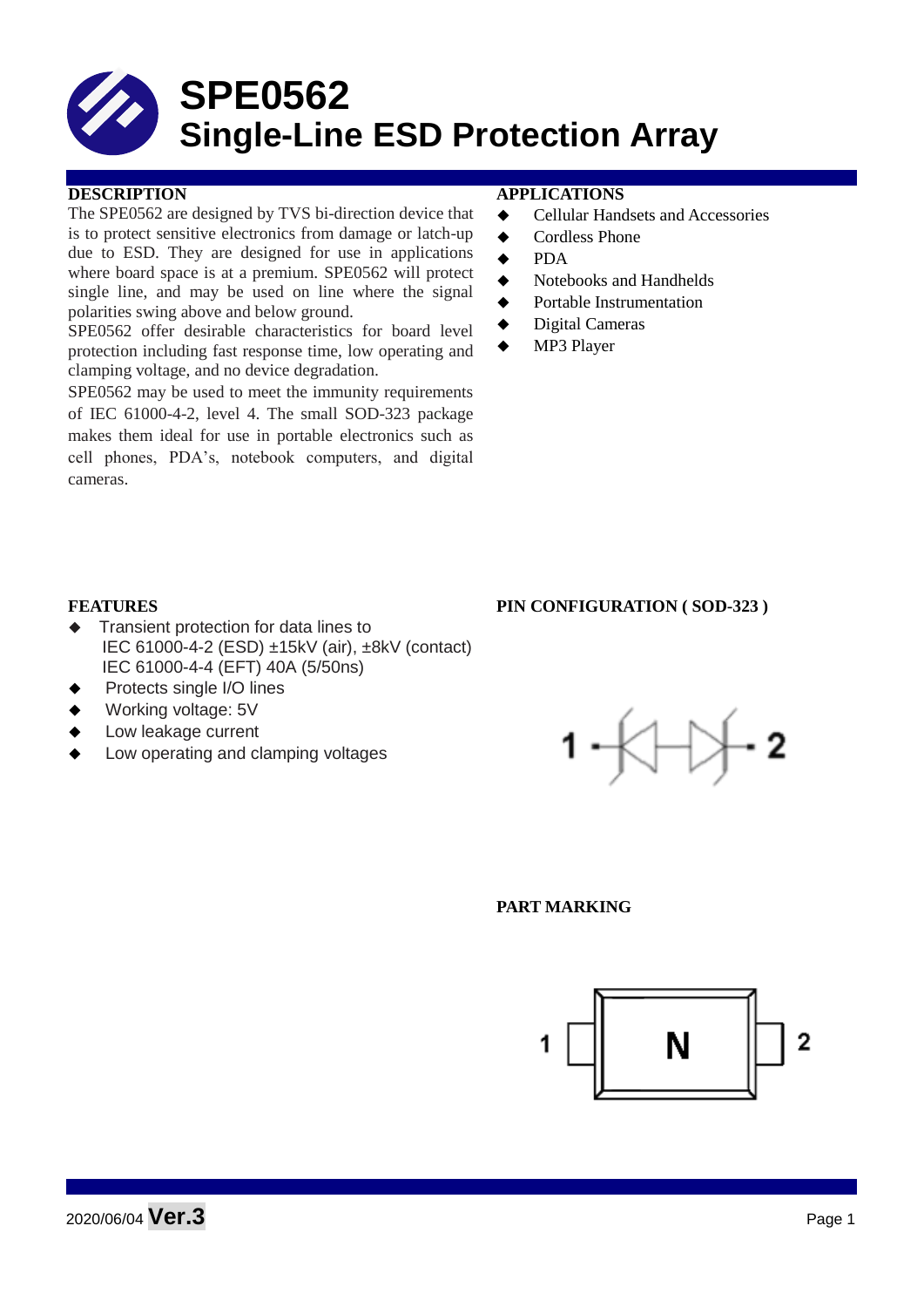

#### **ORDERING INFORMATION**

| <b>Part Number</b> | Package           | <b>Part Marking</b> |
|--------------------|-------------------|---------------------|
| SPE0562D32RGB      | SOD-323           |                     |
|                    | $\sim$<br>$- - -$ |                     |

※ SPE0562D32RGB : Tape Reel ; Pb – Free ; Halogen - Free

## **ABSOULTE MAXIMUM RATINGS**

(TA=25℃ Unless otherwise noted)

| <b>Parameter</b>                                 | <b>Symbol</b> | <b>Typical</b> | Unit            |  |
|--------------------------------------------------|---------------|----------------|-----------------|--|
| Peak Pulse Power ( $tp = 8/20 \mu s$ )           | Ppk           | 250            | W               |  |
| Maximum Peak Pulse Current ( $tp = 8/20 \mu s$ ) | Ipp           |                | A               |  |
| ESD per IEC $61000 - 4 - 2$ (Air)                | Vpp           | ±15            | <b>KV</b>       |  |
| <b>ESD</b> per IEC $61000 - 4 - 2$ (Contact)     | Vpp           | $\pm 8$        | KV              |  |
| <b>Operating Junction Temperature</b>            | Tј            | $-55 \sim 125$ | $\rm ^{\circ}C$ |  |
| <b>Storage Temperature Range</b>                 | <b>TSTG</b>   | $-55 \sim 150$ | $\rm ^{\circ}C$ |  |
| Lead Soldering Temperature                       | Tī.           | 260 (10sec)    | $\rm ^{\circ}C$ |  |

# **ELECTRICAL CHARACTERISTICS**

(TA=25℃ Unless otherwise noted)

| <b>Parameter</b>                 | <b>Symbol</b>  | <b>Conditions</b>                                  | Min. | <b>Typ</b> | Max. | Unit         |
|----------------------------------|----------------|----------------------------------------------------|------|------------|------|--------------|
| Reverse Stand – Off<br>Voltage   | <b>VRWM</b>    |                                                    |      |            | 5    | V            |
| <b>Reverse Breakdown Voltage</b> | <b>VBR</b>     | It = $1mA$                                         | 6    |            |      | $\mathbf{V}$ |
| <b>Reverse Leakage Current</b>   | IR             | $V_{\text{RWM}} = 5V$ , T=25°C                     |      | 0.01       |      | μA           |
| <b>Reverse Leakage Current</b>   | IR             | $V_{\text{RWM}} = 3V$ , T=25°C                     |      | 0.01       | 0.5  | μA           |
| <b>Clamping Voltage</b>          | Vc             | Ipp = $1A$ , tp = $8/20 \mu s$                     |      |            | 13   | $\mathbf{V}$ |
| <b>Clamping Voltage</b>          | Vc             | Ipp = 7A, tp = $8/20 \mu s$                        |      |            | 15   | $\mathbf{V}$ |
| <b>Junction Capacitance</b>      | C <sub>j</sub> | Between I/O Pin and GND<br>$V_R = 0V$ , $f = 1MHz$ |      |            | 10   | pF           |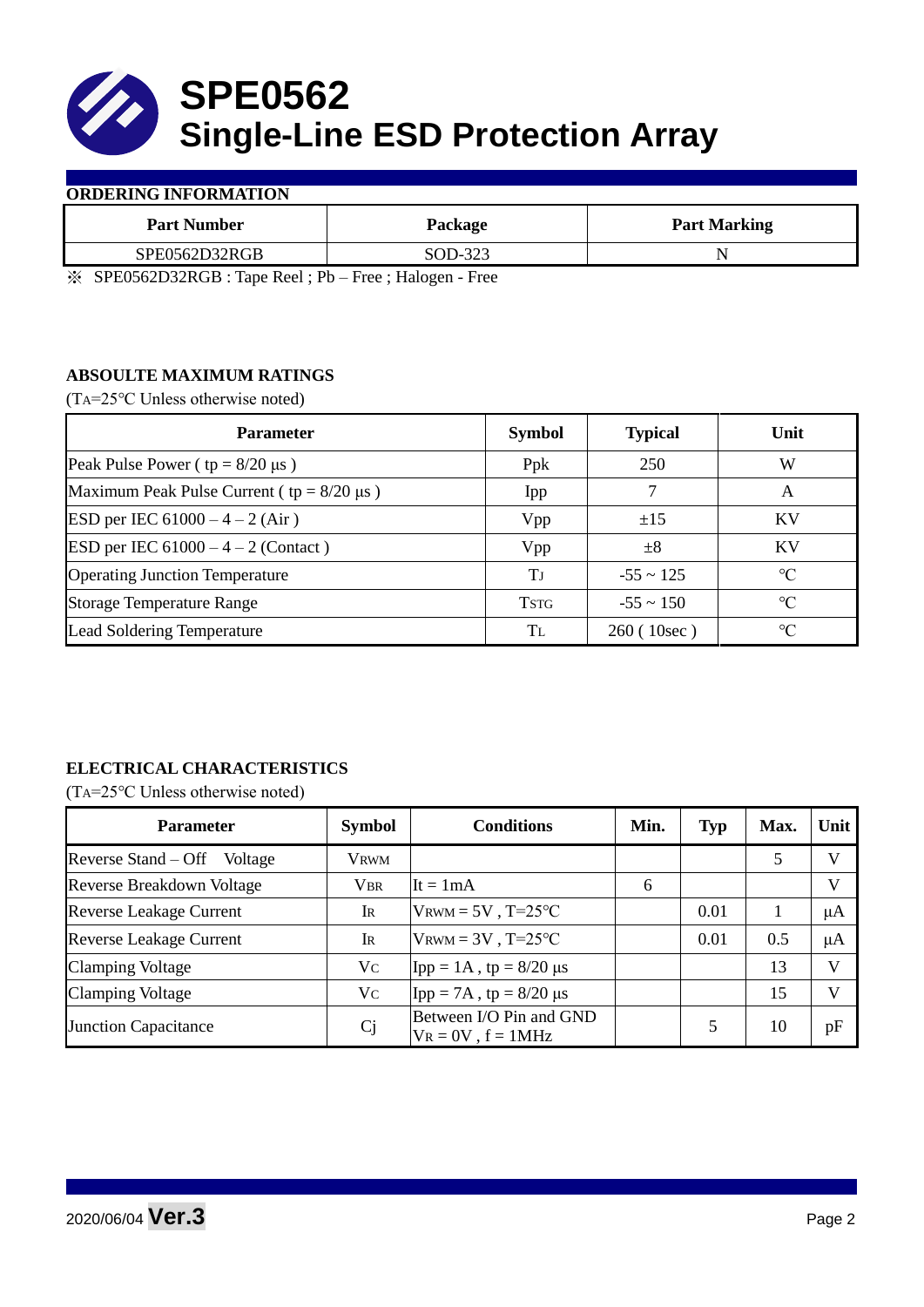

## **TYPICAL CHARACTERISTICS**



2020/06/04 **Ver.3** Page <sup>3</sup>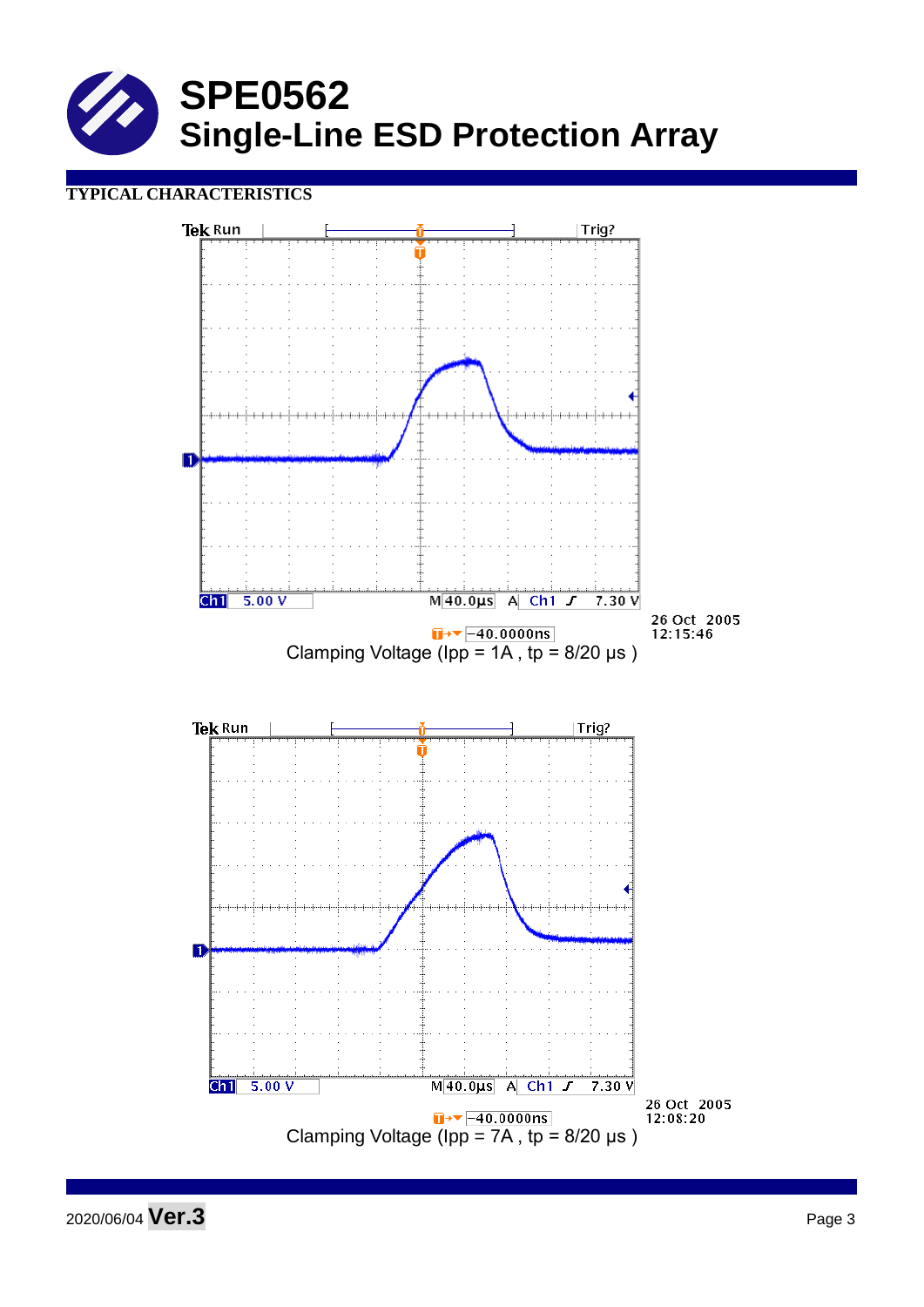# **SPE0562 Single-Line ESD Protection Array**

# **TYPICAL CHARACTERISTICS**





**Fig 1 : Junction Capacitance V.S Reverse Voltage Applied Fig 2 : Peak Plus Power V.S Exponential Plus Duration**





 **Initial Junction Temperature** 



**Fig 3 : Relative Variation of Peal Plus Power V.S Fig 4 : Forward Voltage Drop V.S Peak Forward Current**